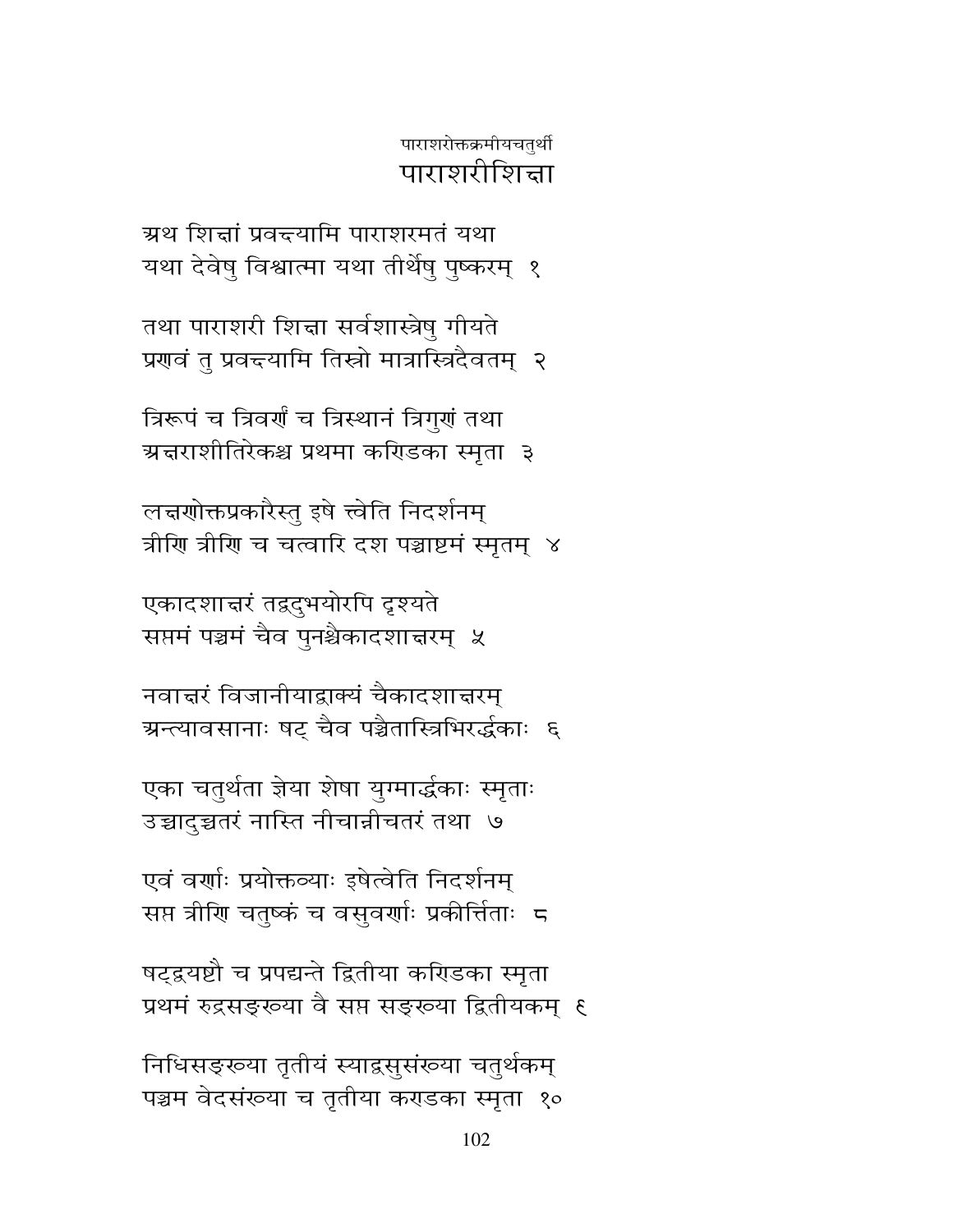ग्रष्टौ वाक्यं तथा पञ्च द्वितीया च तृतीयका चत्वारिंशत्तथा सप्त चत्वारिंशत्तथा नव ११

ग्रज्ञराणां प्रमाण च व्वसोद्धौं च विभाषया चतुस्त्रिंशच्च नवतिरचराणां प्रमाणतः १२

चतुर्थी करिडका प्रोक्ता मुनिः पाराशरोऽब्रवीत् सप्तमं नवमं चैव ग्रष्टमं तु तथैव च १३

एवं वर्णाः प्रयोक्तव्याः व्वीतिहोत्रं निदर्शनम् उभयोः करिडकामध्ये न चोष्ठयं विद्यते क्वचित् १४

ग्रग्निश्चैव यजुश्चैव ग्रद्धां त्रीणि चतुष्टयम् दशाचराणि पञ्चैव अग्निज्यौतिर्निदर्शनम् १५

सप्तान्नराणि चत्वारि यमदग्नेरितिस्मृतः दशाद्मरं च चत्वारि दशाद्मरं द्वादशाद्मरम् १६

ग्रन्ते युग्मात्तरं वाक्यमाकूत्त्यै च निदर्शनम् नवात्तरम् त्रयश्चैव त्रयश्चैव षडत्तरम् १७

इति वाक्यानि विद्यन्ते सिँह्यसीति निदर्शनम् यम्परिधिमत्र पितरो ग्रयं ते च इडे तथा १८

सकारेग विना चैव यो देवेभ्यः पञ्चकरिडका ग्रकाराद्या हकारान्ताश्चतुर्विंशतिरत्तराः १६

गायत्रीसदृशी प्रोक्ता पवित्रा यज्ञमध्यगा ग्रग्निन्दूतं व्वसन्ताय कपिञ्जलानां प्रजापतये च द्वये २०

ऊष्मान्ता प्रथमा शेषा स्वरान्ता वर्तिका परा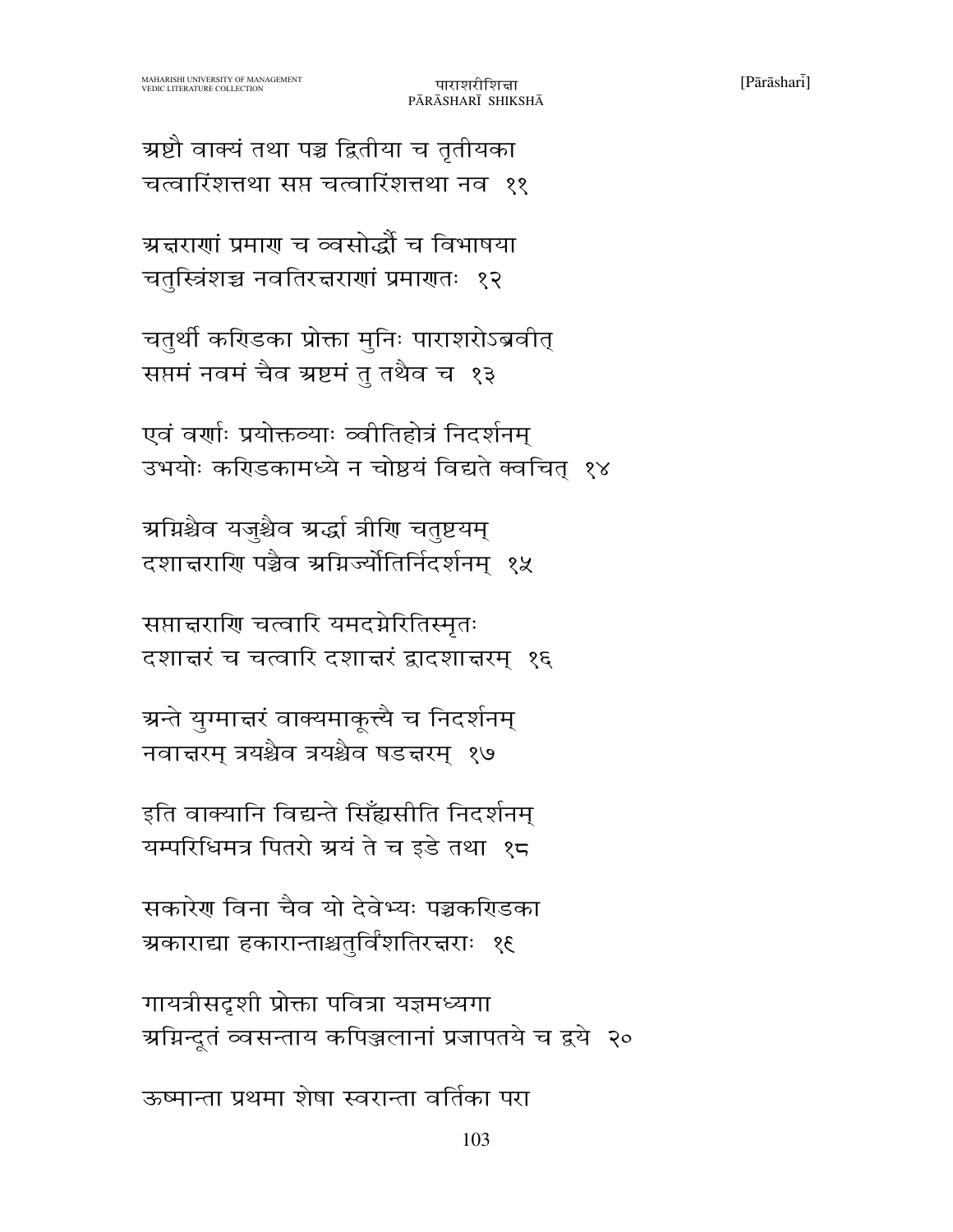शुद्धा च प्रथमाध्यज्ञा पीडयाध्यज्ञा द्वितीयया २१

चिदसि प्रथमा ज्ञेया ग्रर्म्मभ्योऽथ पराभवेत् ध्यज्ञा ध्यज्ञान्तयोः सम्यगुभयोः करिडकाद्वयी २२

वकारे केवलो यत्र तत्र रेफोऽप्यधः स्थितः दन्त्यञ्चोपरि विज्ञेयं यूपव्वस्केति निदर्शनम् २३

नानुस्वारं न संयोगं विसर्गं नैव दीर्घता केवलस्तत्र विज्ञेय एकारात्परतो हि यः २४

मात्रा सह भवेद्दीर्घं ह्रस्वं मात्रा विना भवेत् इत्यत्तर विजानीयात्त्विप्रं दीर्घं भवेदिति २५

द्विप्रं दीर्घं समाख्यातं ग्रङ्गल्यामेकमन्तरम् दीर्घस्यार्द्धं भवेत्त्विप्रं नास्ति दीर्घस्य दीर्घता २६

यथा सङ्ख्या तु दीर्घस्य तथा चोष्मा प्रकीर्त्तिता ऊष्मा दीर्घं समत्वं च चिप्रं कुर्यात्तदर्धकम् २७

ग्रनुस्वारस्योपरिष्टात्संय्योगो दृश्यते यदि ह्रस्वत्वं विजानीयात्सँस्रवभागास्थेति निदर्शनम् २८

ञ्चनुस्वारस्योपरिष्टात्संवृतं तत्र दृश्यते दीर्घं तं तु विजानीयाच्छ्रोता ग्रावार्णेति निदर्शनम् २९

अनुस्वारस्तु यो दीर्घादचराच्च भवेत्ततः स तु ह्रस्व इति प्रोक्तो मन्त्रेष्वेव विभाषया ३०

ग्रनुस्वारो द्विमात्रः स्याद्रर्णव्यञ्जनादिष् दीर्घं तं तु विजानीयाद्देवानां हृदयेभ्य इति निदर्शनम् ३१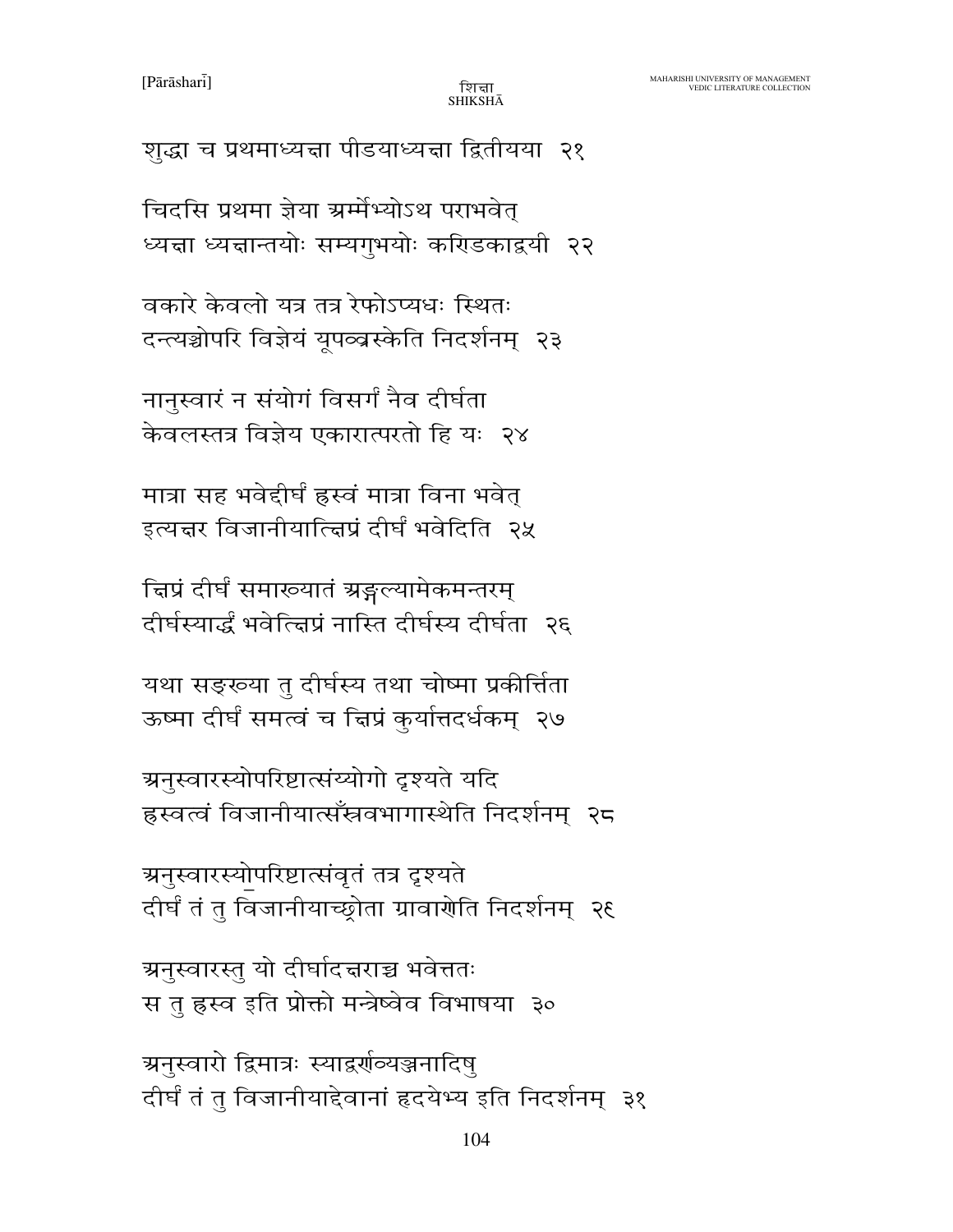संय्योगौ च विसर्गों च नादावेतौ प्रकीर्तितौ पञ्चमा यत्र दृश्यन्ते पञ्चमे परतः स्थिते ४२

ग्रथ दीर्घविसर्गान्ता ग्रष्टौ ते नादसञ्जकाः नमौ गुरू नादसञ्ज्ञौ लघु चैवानुनासिकौ ४१

भवन्ति प्रत्यये येषामन्तस्थाः संयुतास्तथा हकारं चैव वर्गाणां तृतीयं च चतुर्थकम् ४०

एवं वर्णाः प्रयोक्तव्या स्रोजोनेति निदर्शनम् नादसंज्ञा भवन्तीमे ङञगनमाश्चानुनासिकाः ३६

त्रिस्वरं तं विजानीयादाज्येनेति निदर्शनम नीचान्नीचतरं चैव पुनर्नीचं प्रयोजयेत् ३८

चतुर्थभागमात्रं स्याद्भयस्तेनैव वर्त्तयेत् निपातं चाभिनीतं च शेषं नीचतरं क्रमात् ३७

वाक्यकाले भवत्येव पाठकाले यथाक्रमम् षडङ्गलं तु जात्यस्य हस्तस्यानुपथस्य च) ३६

संय्योगादिपरो यत्र तत्र हस्वं भवेद्धूवम् ग्रभिनीतं निपातं वा जात्यं वा स्वरितं विदुः ३५

ग्र्यदीर्घो दीर्घतां याति नास्ति दीर्घस्य दीर्घता संय्योगादिपरो नास्ति ह्रस्वो दीर्घस्य दीर्घता ३४

ह्रस्वादग्रे भवेद्दीर्घो दीर्घादग्रे भवेल्लघुः ३३

ग्रनुस्वाराच्च संयोगः परतो दृश्यते यदि ह्रस्वं तं तु विजानीयान्मन्त्रेषु ब्राह्मरोषु च ३२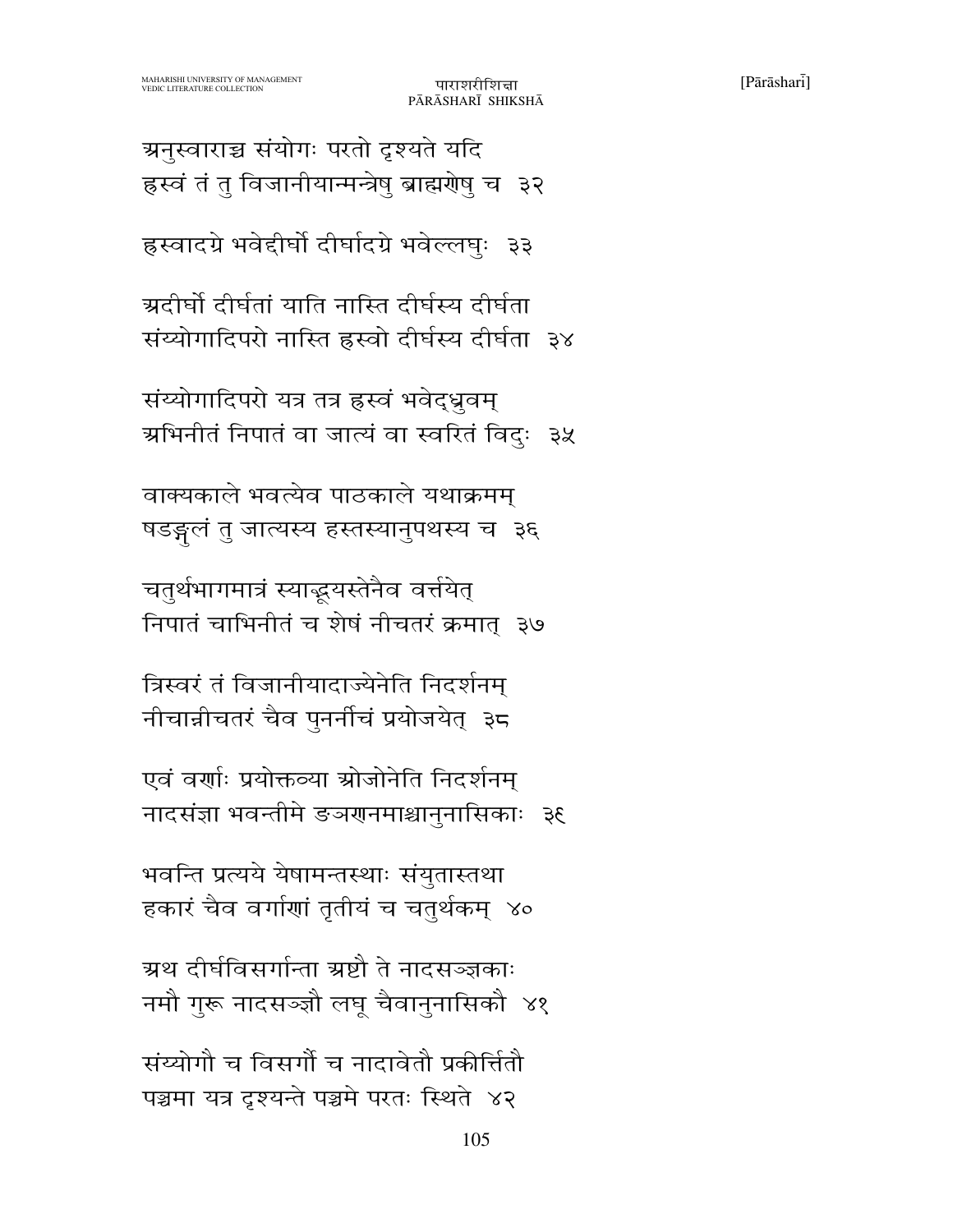$[Pa\bar{r}\bar{a}shar\bar{i}]$ 

नासिक तत्र कुर्वीत मात्रैकत्वे न संशयः संय्युक्ताग्रे विरामस्तु विवृत्तिस्तु विशेषतः ४३

संय्युक्ताग्रे ह्यघोषस्तु नासिकं तु विधीयते प्रत्यये च स्थिता ये च ग्रघोषाः पञ्चमाः स्वराः ४४

पदान्ते संय्युता ह्रस्वाः पञ्चैवेतेऽनुनासिकाः विवृतौ चावसाने च ऋगर्द्धे च तथापरे ४५

पदे च पादसंस्थाने नासिकं तु विधीयते हकारो रेफसंयुक्तो नादो भवति नित्यशः ४६

द्वितयेन पदाक्रान्तो न तु नादः कदा चन ग्राद्यन्तस्थौ सकारौ द्वौ हकारो यत्र मध्यगः ४७

उभौ नादौ प्रयुज्येताम् स्रग्ने व्वतपते निदर्शनम् नकारस्य मकारस्य ग्रनुस्वारो यदा भवेत् ४८

तदानुनासिके विद्यादुभयोर्हस्वदीर्घयोः नकारस्य मकारस्य ग्रन्तःस्थाश्च समीपगाः ४६

नासिको नावमन्तव्यस्तत्र नादः प्रकीर्त्तितः तवर्गान्ते पवर्गान्ते व्यञ्जनान्ते पदे परे ५०

तत्र नादं प्रकर्त्तव्यं नान्तिमं चिप्रकीर्त्तितम् पूर्वतः परतो वापि हकारो यत्र दृश्यते ५१

तत्र नादो भवत्येव न विकल्पः कदा चन नकारात्परतो यत्र मकारात्परतस्तथा ५२

हकारो यत्र दृश्येत तत्र नादो भवेद् ध्रुवम्

106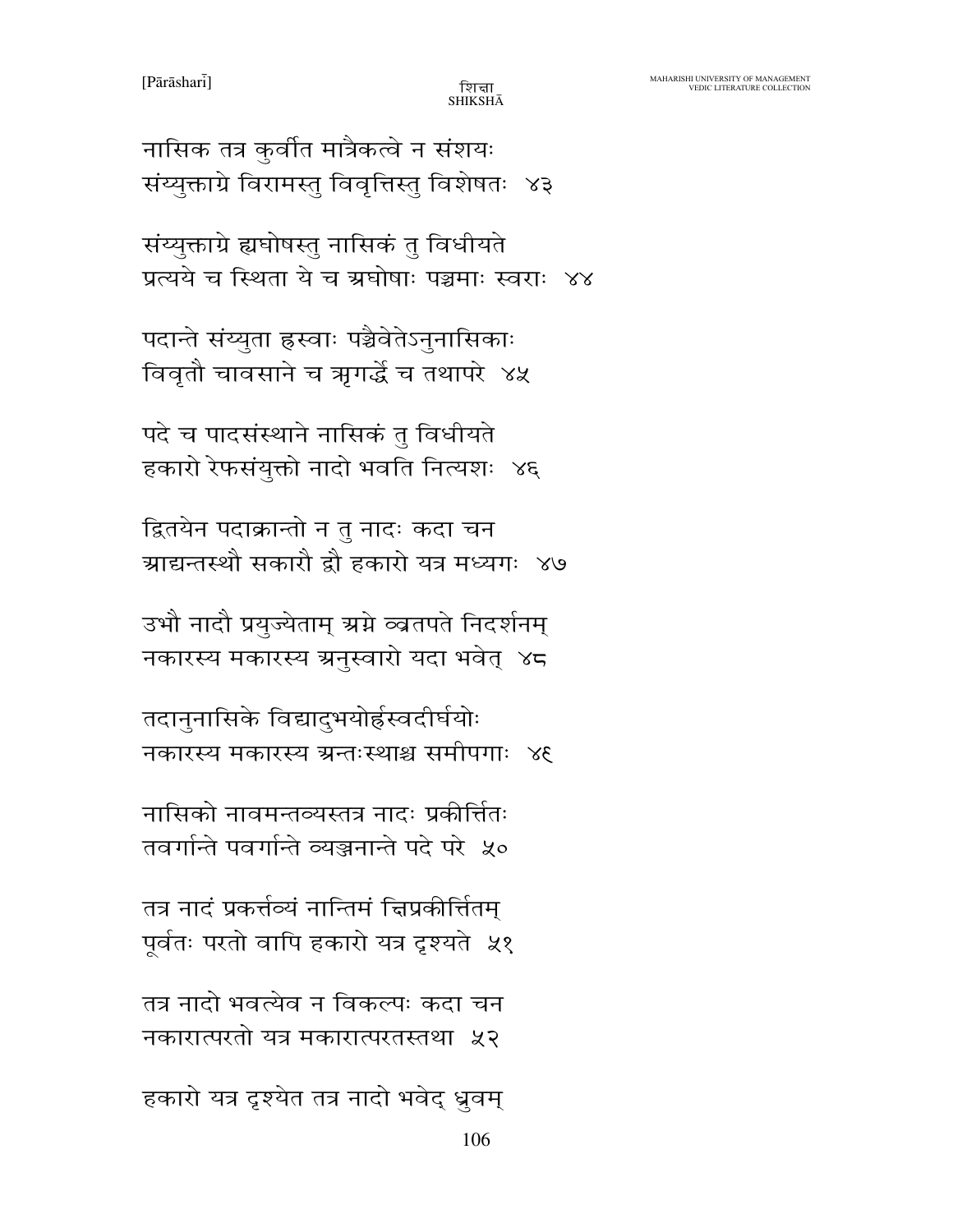नमौ गुरु यत्र दृश्येते ग्रघोषाः परतः स्थिताः ५३

नादं कुर्वात यतेन तत्र घोषबलं न हि एकाद्मरं नकारस्य चोभयोः स्वरयोर्द्वयोः ५४

ग्रर्द्धचन्द्रं तदुपरि ह्यघोषाः पुरतः स्थिताः पञ्चमं चार्द्धचन्द्रं च ऊष्मान्तस्वरयोर्द्वयोः ५५

नासिकं तु भवत्येव नृः पाहीति निदर्शनम् विंशतिर्घोषास्ते गजडदबा ङञगनमा यरलवहाश्चेति ५६

त्रयोदशाघोषास्ते कचटतपाश्च खछठथफाः शषसाश्चेति मुखनासिकाभ्यामुच्चार्यमाणोऽनुनासिकः ५७

जकारौ द्रौ मकारश्च रेफस्तदुपरिस्थितः ग्रशरीरं यमं विद्यात्सम्माज्ज्मीति निदर्शनम ५८

शून्यालये पिशाचोऽपि गर्ज़ते न च दृश्यते एव वर्णाः प्रयोक्तव्याः उपज्ज्मन्निति निदर्शनम् ५६

एकात्तरं वकारस्य निपातस्थो यदा भवेत् संहितायां लघुर्जातः पदकाले गुरुर्भवेत् ६०

वकारस्त्रिविधः प्रोक्तो गुरुर्लघुर्लघूतरः ग्रादौ गुरुर्लघुर्मध्ये पदान्ते तु लघुतरः ६१

पदान्ते पदमध्ये च वकारो दृश्यते यदा लघुरेव स मन्यव्यो ह्यन्यत्रापि लघूतरः ६२

ग्रौकारान्ते पदे पूर्वे ग्रकारे परतः स्थिते लघूतरः विजानीयादग्रावग्निश्चेति निदर्शनम् ६३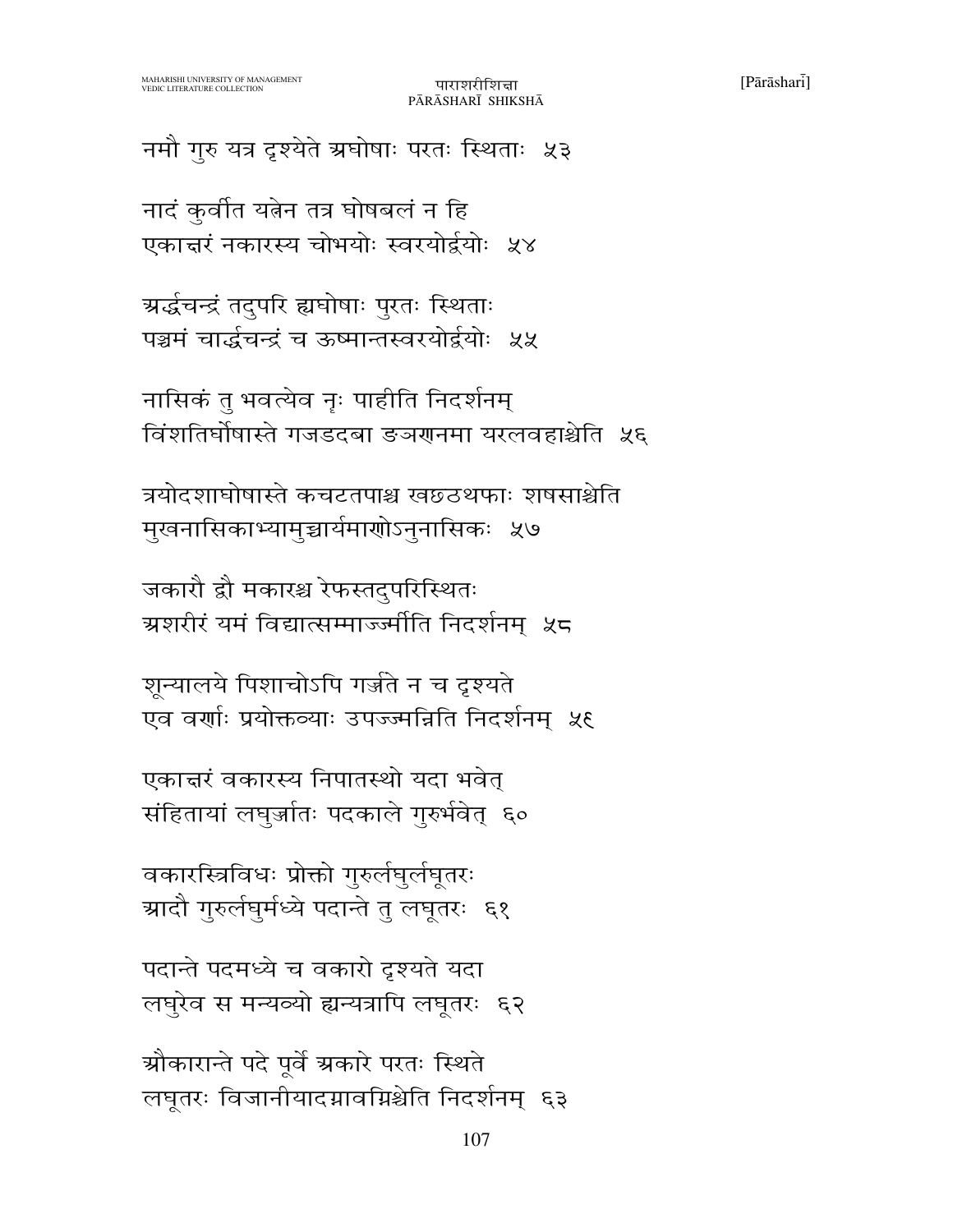108

सप्ताचरं तु गायत्री अग्निन्दूतं निदर्शनम्

एवं चतुष्टयं वाक्यं श्रीश्च तेतिनिदर्शनम् वसुसंख्यान्नरं वाक्यं त्रिपदा वा चतुष्पदा ७३

हस्तहीनं तु योऽधीते वेदं वेदविदो विदः तल्लचरणविहीनस्तु भुक्तमव्यञ्जनं यथा ७२

लच्चेषर्वा विहीनं तु भुक्तमव्यञ्जनं तथा तच्छब्दं कुरुते प्राज्ञः सिँह्यसि निदर्शनम् ७१

चतुर्दशाचरं वाक्यं पुनश्चैकादशाचरम् पुनर्दशात्तरं वाक्यमष्टात्तरमतः परम् ७०

कक्कटः कामलब्धोऽपि ककारद्रयमच्चरेत् एवं वर्णाः प्रयोक्तव्याः कुक्कुटोऽसि निदर्शनम् ६६

यथा मर्कटयोर्युर्द्धं कुर्व्वन्मुखेन धावति एवं वर्णाः प्रयोक्तव्याः किकिदीवेति निदर्शनम् ६८

एकपद्ये भवेद्यस्तु सकृदौष्ठचं तदुच्यते द्वित्रिभिश्च चतुष्कं चतुरौष्ठचं ततः परम् ६७

उकारान्ते उकारे च दृश्यते चोभयोर्यदि द्विरौष्ठचं तु विजानीयाद्धर्त्भुवः स्वर्न्निदर्शनम् ६६

मूत्रं कुर्वीत वडवा योनिं करोति यादृशीम् तन्मुखं कुरुते प्राज्ञः स दुन्दुभे निदर्शनम् ६५

यथा पुत्रवती स्नेहाच्चुम्बतीति पुनः पुनः एवं वर्णाः प्रयोक्तव्या युञ्जान इति निदर्शनम् ६४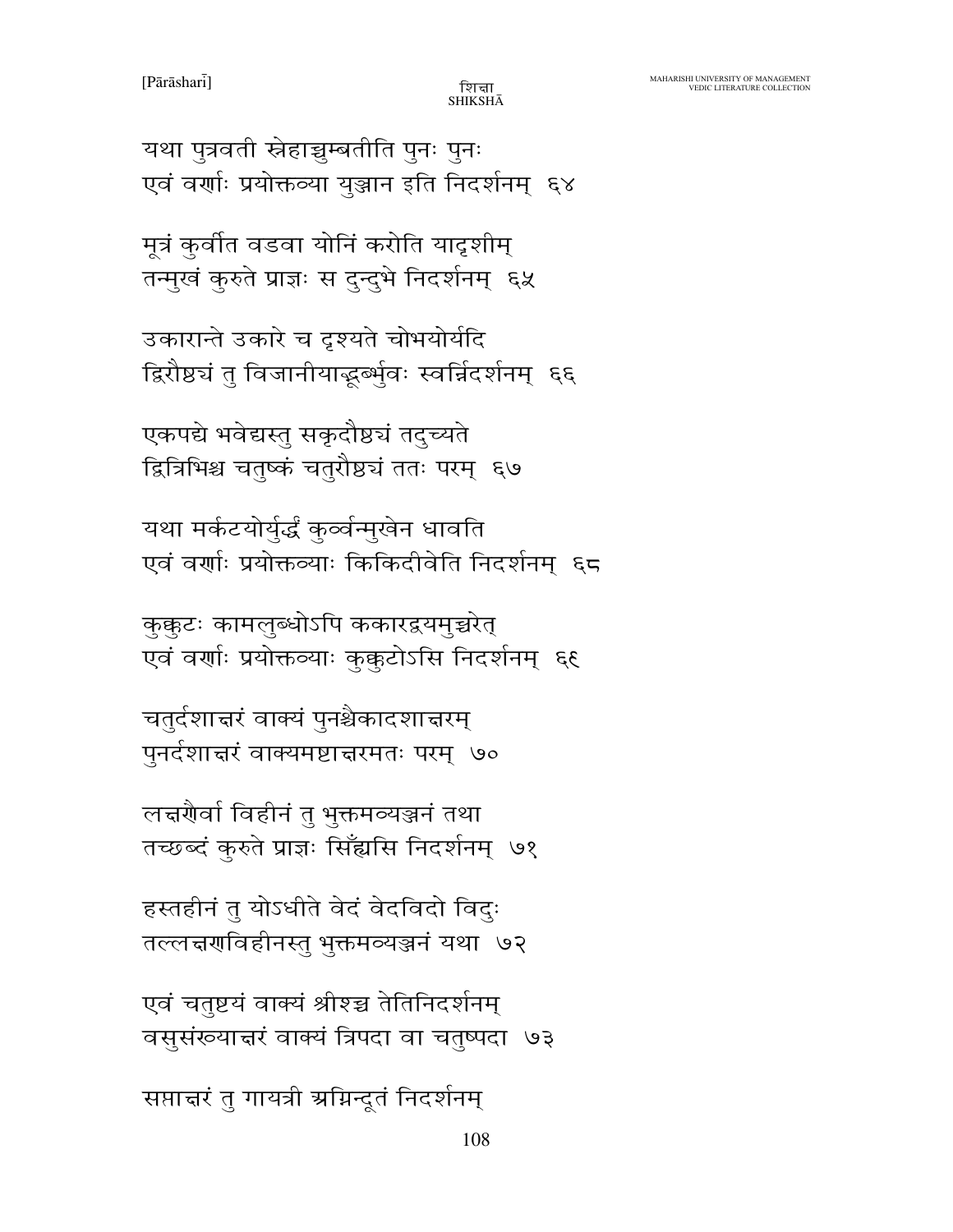पूर्वा तु करिडका दृष्टा ग्रपराभिस्तु संय्युता तदेव नामग्रहणं न विकल्पः कदा चन ८४

व्वनेष ळ्यन्तरित्तं च ह्यष्टौ ळ्यरूयत्तथैव च नामग्रहणकालेषु गुरुरेव न संशयः 5३

ग्रकारात्परतो यश्च नैव दीर्घं प्रयुज्यते ग्रभिविध्येति विज्ञेयो मन्त्रब्राह्मणयोर्द्वयोः 5२

ग्राद्यन्तहस्वयोर्म्मन्त्रे वकारो यत्र दृश्यते स तु ह्रस्व इति प्रोक्तोऽभियुध्येति निदर्शनम् 5१

चत्वारिंशच्चात्तराणां वाक्यं स्यात् चतुष्टयम् एवं वर्णाः प्रयोक्तव्याः एष वस्तोमेति निदर्शनम् 50

एकादशाद्मरं वाक्यं द्वितीयं च नवाद्मरम् रुद्रसङ्ख्यं तृतीयं स्यान्निधिसंख्यं चतुर्थकम् ७१

पाणिन्या सर्ववेदेषु सर्वशास्त्रेषु गीयते वाजसनेयशाखायां तत्र माध्यन्दिनी स्मृता ७८

याज्ञवल्की तु वासिष्ठी शिद्मा कात्यायनी तथा पाराशरी गौतमी तु माराडव्यामोघनन्दिनी ७७

ग्रन्ते पूर्व्वा ऋचः सम्यक्स्वाहाकारं पृथक् पृथक् तदेव लच्चणं सम्यक पाराशरमतं यथा ७६

ग्रष्टाचरं विजानीयाद्यत्पुरुषेर्णेति निदर्शनम् ग्रष्टात्तरं चतुष्पादं तदेवादि ऋचं त्रयम् ७५

उभौ सप्ताचरं वाक्यं पुनश्चैव नवाचरम् ७४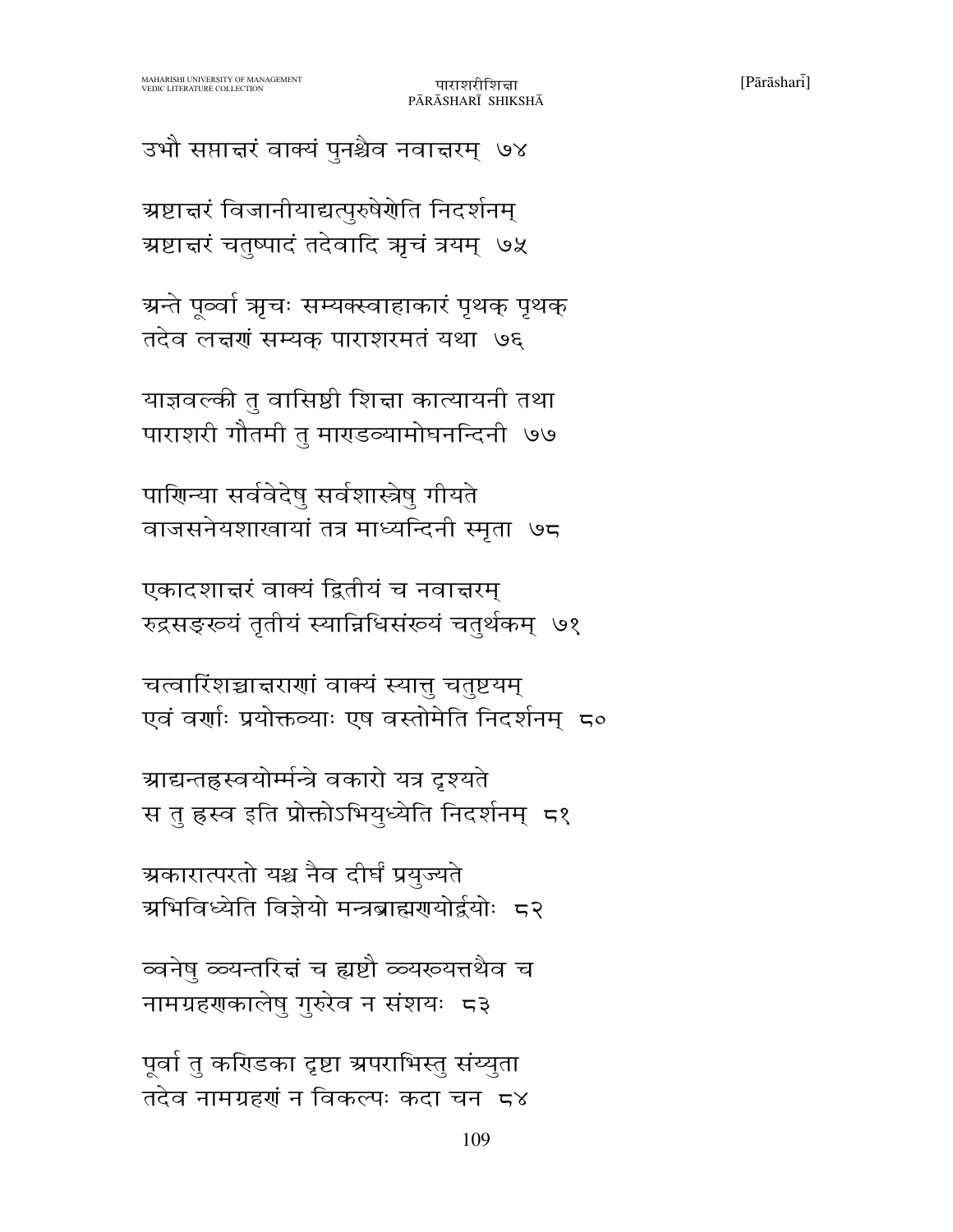पूर्व्वा विद्धा परा चाथ करिडका यत्र दृश्यते चापलानीति सा ज्ञेया ग्राच्छच्छन्दो निदर्शनम् 5%

यथा भारभराक्रान्तो निश्श्वसेल्लघुचेतसः एवं वर्णाः प्रयोक्तव्या होता यज्ञन्निदर्शनम् 5६

वाक्यौ द्रौ च समुद्भूतौ ग्रज्ञरा ऊनविंशतिः त्रयोविंशतिश्चात्तराणाँ होता मित्रा पृथिव्यया 5७

हंसः शुचिषञ्चैतद्द्वादशाचरसञ्ज्ञकः ऊनाशीतिश्चात्तराणाम् ग्रथैताँश्च प्रकीर्तिताः 55

ग्रकारादीनि वाक्यानि द्वादशैतानि सङ्ख्यया द्वादशाद्मरं प्रथमं पञ्चमं चेति सप्त वैज्ञह

षडद्मरं ततो वाक्यं पुनर्द्वादशकं स्मृतम् एकादशाचरं चैव ग्रन्ते च द्वादशाचरम् ६०

एवं वर्णाः प्रयोक्तव्या ग्रथैतानि निदर्शनम् तिस्रोऽर्द्धा ग्रभित्यञ्च तिस्रो ग्रर्द्धा प्रजापतिः ६१

पुनन्तु मेति चत्वारि व्वायुः पञ्च ततः परम् ग्रनाधृष्टात्र पञ्चैव एधोऽस्यर्द्धचतुष्टयम् ६२

सव्वत्सरोऽसि चत्वारि द्यौः शान्तिश्चार्द्धयोर्द्वयोः क्वचित्स्वााहा पृथक्कुर्यात् क्वचिद्युक्तं तु कारयेत् ६३

क्वचिच्चादौ विजानीयात्क्वचिच्चान्ते विधीयते पुनन्तु मा पितरो व्वायुरनिलं प्रजापतये त्वा ६४

वाक्यकालेऽवसाने च स्वाहान्ते चाहतिं चिपेत्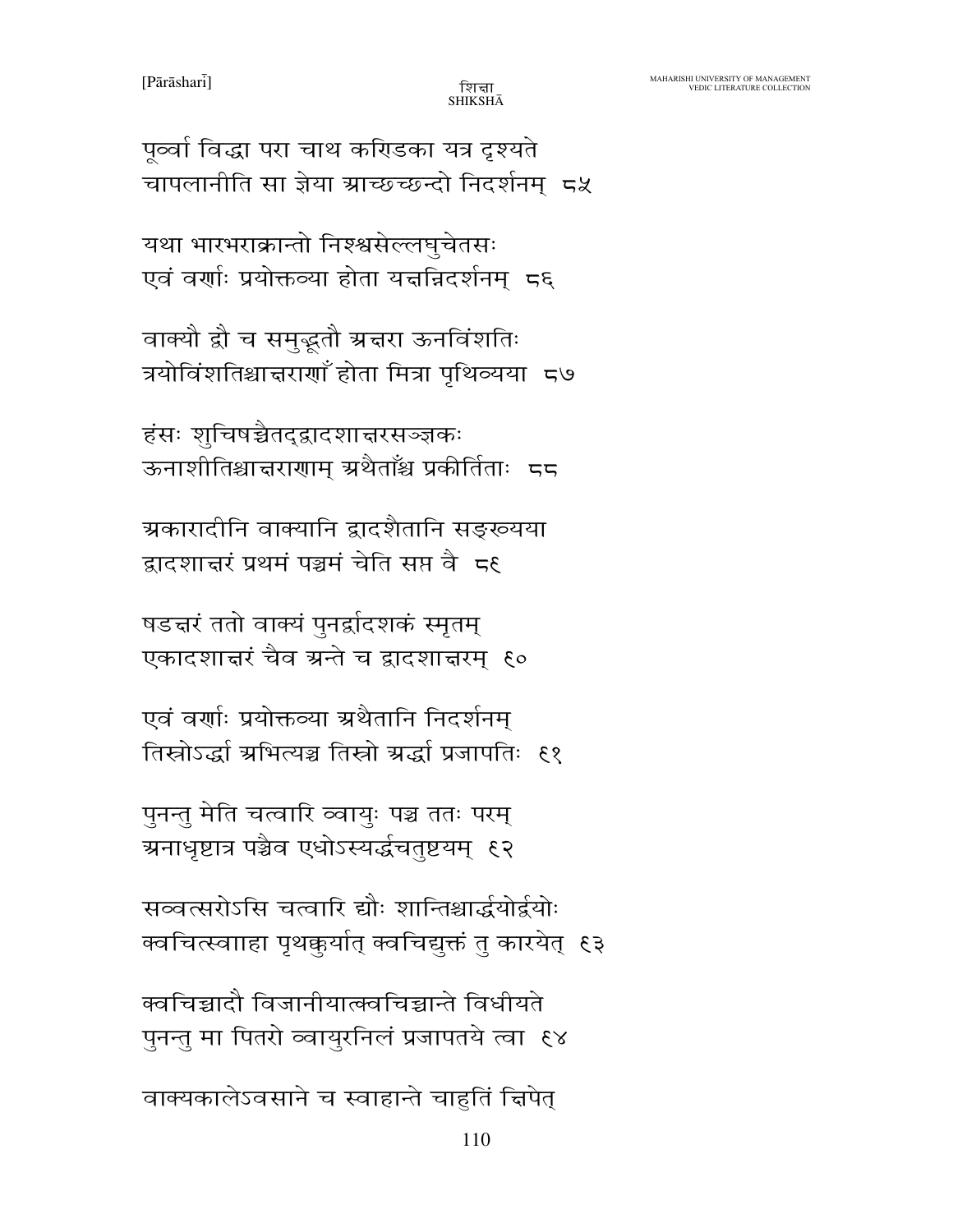छाया छिंद्दा तथा छन्दश्छकारा लघुसङ्ख्यया १०३ ह्रस्वो वा यदि वा दीर्घः शेषा द्वित्वे प्रतिष्ठिताः

दीर्घादग्रे छकारोऽपि ह्रस्वादग्रे तथैव च १०४

देवादीनां भवन्त्येते द्वादशैतानि संख्यया

लोपागमविकाराभ्यां वाक्यानामेष निर्गयः द्वादशैतानि वाक्यानि द्वादशैतानि शान्तिके १०२

एवं वर्णाः प्रयोक्तव्या लोकतश्च प्रकीर्त्तिताः विभक्त्यन्तं विजानीयाद् गुरुतः शास्त्रतोऽपि वा १०१

ग्रब्भिरसि । ग्रग्ने तमद्य । सहस्त्रस्य प्प्रमा । ग्रग्निर्देवता । इयमुपरि मरव− स्यशिरः ग्रश्श्वस्य त्वा । प्रथमा वाम् । ग्रन्तरामित्रा-वरुणा । होता यज्ञ-दग्निँस्वाहा । स्वाहा यज्ञम्-बर्हिरूर्णम्मदाः । एकाचरं पदं वाक्यं नचार्द्धा-युग्मयोरपि । मध्ये चैकात्तरं वाक्यं द्वे द्वे चार्द्धावसानयोः १००

पाराशरीशित्ता

PĀRĀSHARĪ SHIKSHĀ

रससंख्या भवेद् वाक्यं वेदवाणौ पुनः पुनः युग्मवाणान्तयोः सप्त ग्रन्ते चैव चतुर्दश ६८

इदमित्येव विज्ञेयं वाक्यं तस्माद भवेन्न च ६६

पञ्चाशतं च वर्णानाम् अचराणां प्रमाणतः

मकारादौ भवेद वाक्यं ऊर्णाम्रदसं प्रकाश्यते ग्राविर्म्मत्यां ग्रकारादौ स्वरान्तं प्रथमान्तरम् ९७

स्वाहादौ च भवेद् वाक्यं ग्रग्निन्दूतं मनस्तथा ग्रन्ते चादौ पुनश्चान्ते काय स्वाहेति दर्शनम् ६६

मन्त्रभागं पृथक्कुर्यात्स्वाहाकारं पृथक् पृथक् ६५

 $[Pa\bar{r}\bar{a}shar\bar{i}]$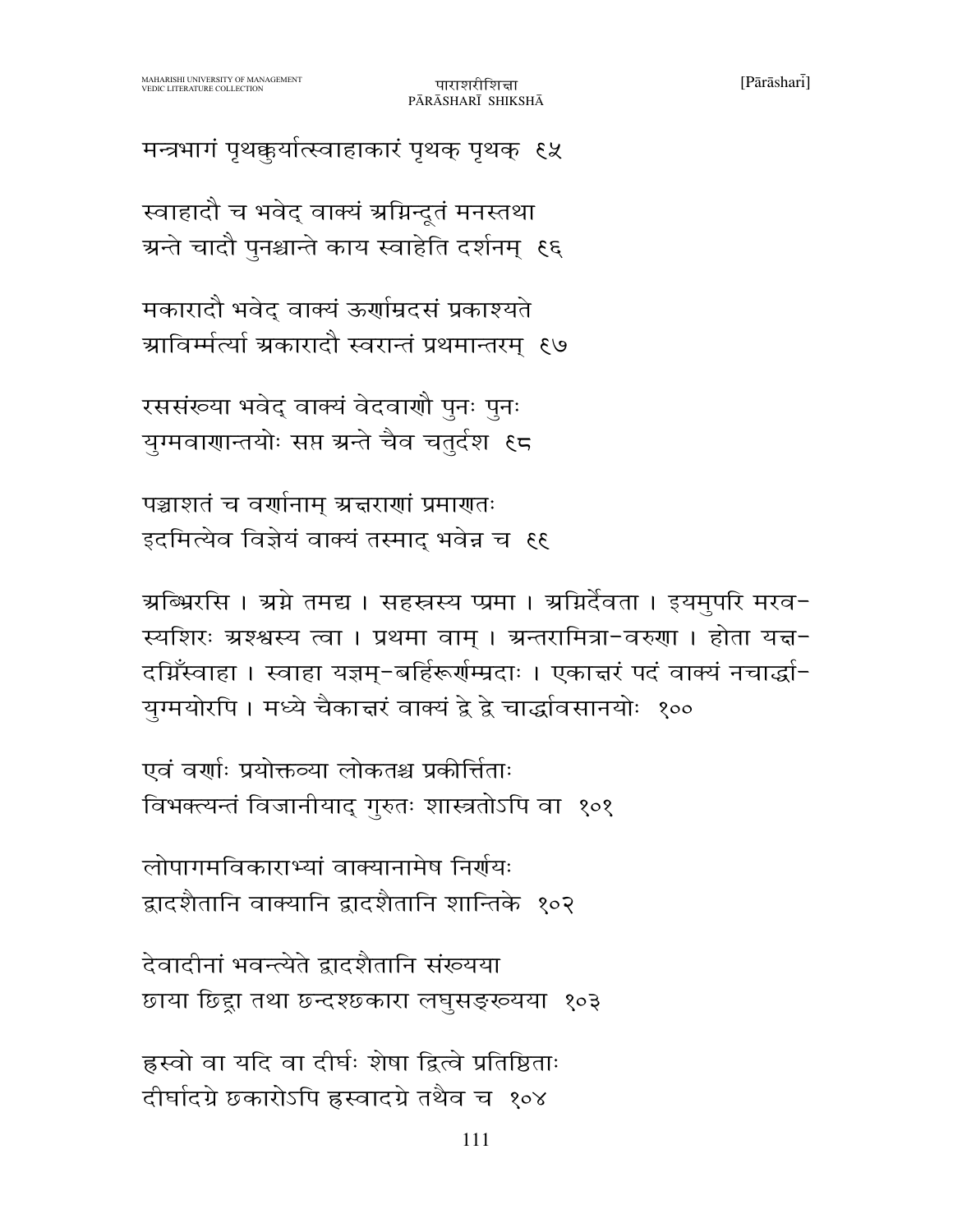ऋचँ व्वाचमिति ज्ञेया ग्रन्ते चैव चतुष्टयम्

112

ग्रन्यथा निरय यान्ति कम्भीपाकं च दारुगम् सप्तान्तरं च चत्वारि पुनरष्टान्तरं तथा ११४

ग्रशुद्धपठनाच्चैव नैव मोत्तं प्रपेदिरे तस्मात्सर्वप्रयत्नेन शुद्धपाठी भवेदिद्वजः ११३

नेत्रवत्कृष्णसर्पस्य स विसर्ग इति स्मृतः विस्फुलिङ्गा इव स्फोटा वेदस्याङ्गानि सन्ति हि ११२

ग्रन्त्यबिन्दुं विना ये च शेषान्तस्थाः प्रकीर्त्तिताः शृङ्गवद् बालवत्सस्य कुमार्य्यास्तनयुग्मवत् १११

ग्रनुस्वारं पृथकुर्यादसंप्राहुर्विचत्तरणाः वकारस्य यकारस्य मध्ये बिन्दुः प्रतिष्ठितः ११०

तम्बधान तथा चाम्बे संयोगोऽप्यतिदुर्लभः तॅंव्वश्चैव शतॅंव्वश्च सॅंय्योगोऽत्यन्तदुर्लभः १०६

द्वित्वं चैव यमं चैव भवत्येव न संशयः ग्रोष्ठचं चैव वकारस्य मकारेण सहायवान् १०८

धकारस्य दकाराभ्यां थकारस्य मकारयोः कवर्गस्य चवर्गस्य खवर्गस्य पवर्गयोः १०७

द्वित्वात्तरं विजानीयाच्छादयामि निदर्शनम् वकारस्य भकाराभ्यां छकारस्य चकारयोः १०६

द्वित्वान्तरं विजानीयादिति शास्त्रविधानतः दीर्घादग्रे तु यो दीर्घो गिरिशा व्वर्म्मणा तथा १०५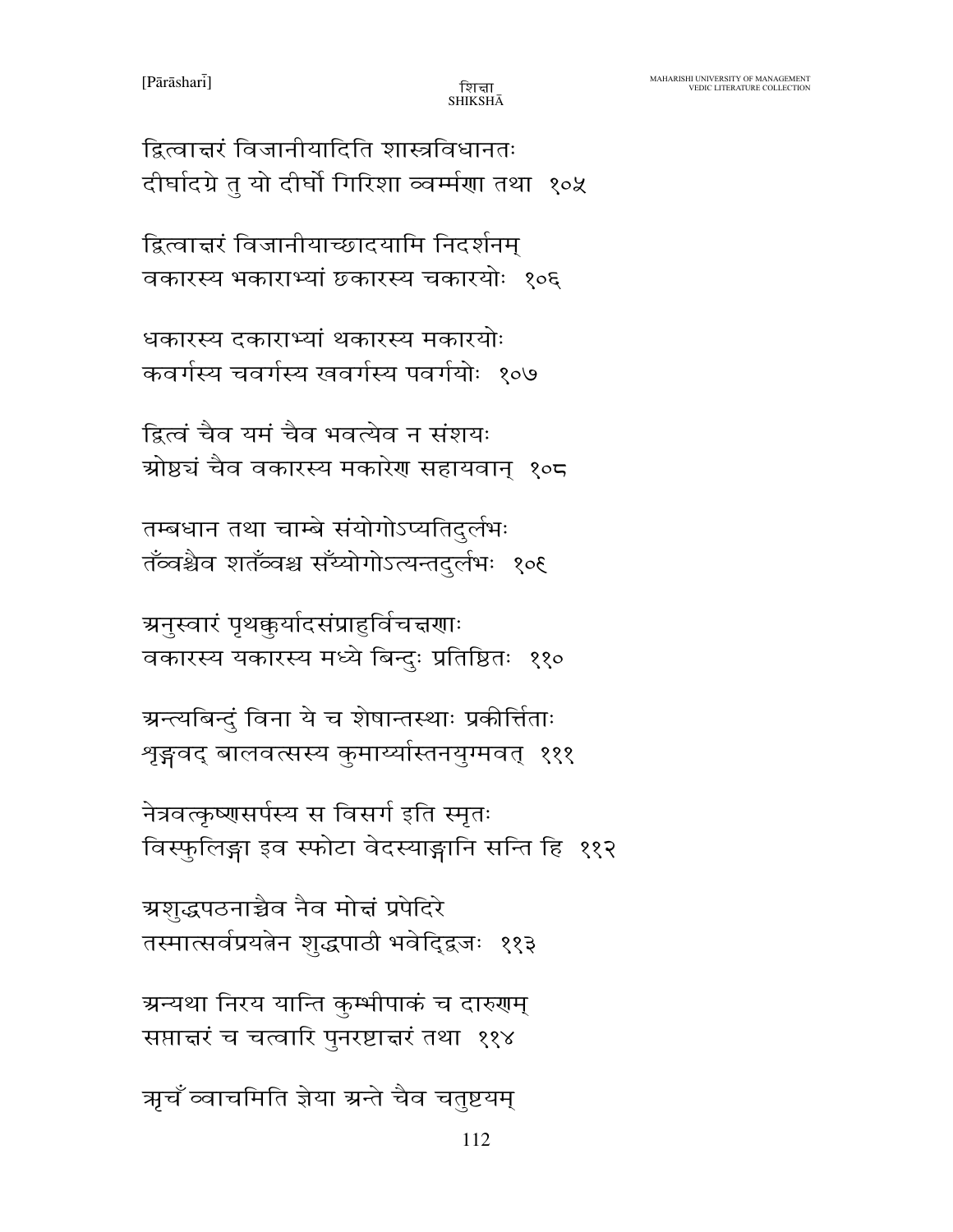षडर्द्धं च त्रयश्चैव द्विपञ्चान्त्यावसानयोः शेषाश्च करिडकाः सर्वा द्वे द्वे ग्रर्द्धे प्रकीर्तिताः १२४

एवं ज्ञात्वा पठेद्यस्तु स गच्छेद्वैष्णवं पदम् त्रयश्चैव त्रयश्चैव त्रयश्चैव चतुर्ष्टयम् १२३

न मे प्रियो द्विजः कश्चिच्छद्धावानतिथिप्रियः

इति पाराशरेणोक्तं विप्राणां हितकाम्यया १२५

पुनश्चतुस्त्रयश्चैव त्रयश्चैव पुनः पुनः शेषा युग्मार्द्धकं विद्याद्देवस्य निदर्शनम् १२२

ग्रन्त्यावसाना दुर्मित्त्रा शेषा द्वे द्वे प्रकीर्त्तिताः कराडकापञ्चयुग्मार्द्धं चतुःपञ्च नवं नवम् १२१

द्विपादान् वा विनिश्चित्य इन्द्रो व्विश्वस्य राजति ग्रहानि शं त्रयश्चैव त्रयश्चैव यथापरे १२०

एवं वर्णाः प्रयोक्तव्या ग्रग्निश्चेति निदर्शनम् पूर्वमष्टाचरं वाक्यं परतो द्वादशाचरम् ११६

इति पाराशरेणोक्तं प्रमाणं वेदसम्मितम् पूर्वा चतुर्दशास्तिस्रो ह्यर्द्धायुग्मार्द्धषड्दश ११८

प्रगावाश्चैव चत्वारो भवन्त्येव न संशयः ऋचँव्वाचं त्रयश्चैव प्रारम्भे च चतुष्टयम् ११७

त्रयोदशं द्वादशं च यन्मे इति निदर्शनम् व्याहत्या सह गायत्री तिस्र ग्रर्द्धा भवेदिह ११६

एकादशाचरं वाक्यं पुनरेव चतुष्टयम् ११५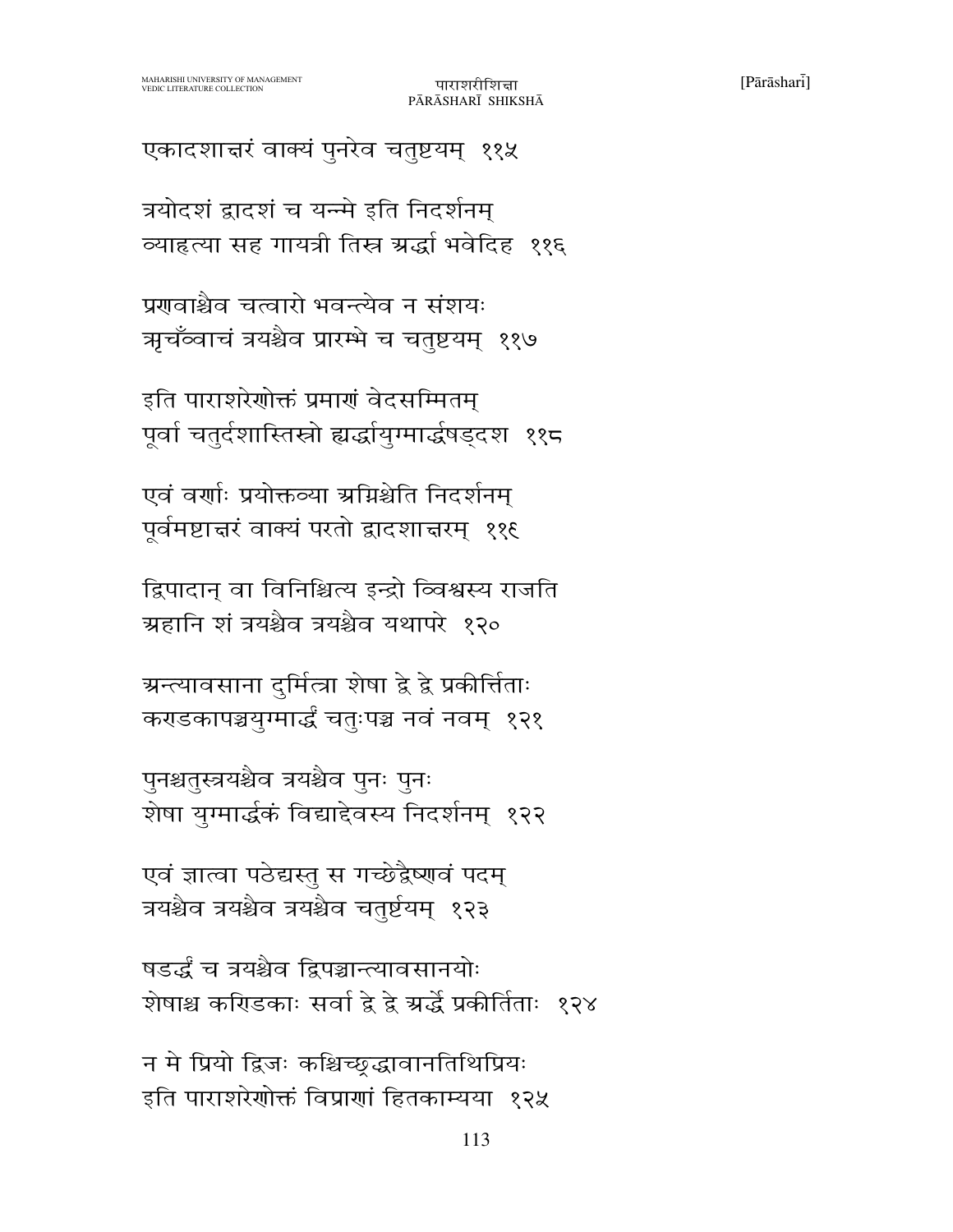शिष्याणामुपकाराय परलोकहिताय वै स्वाहा प्रारोभ्यस्त्रयश्च लोमभ्यश्च त्रयस्तथा १२६

शेषाश्च करिडकाः सर्वा द्वे द्वे ग्रद्धे प्रकीर्त्तिताः ग्रष्टौ वाक्यं तयोः सप्त पञ्च द्वादश वै पुनः १२७

चतुर्थं दश एका च ग्रष्टादश ततः परम् नवमं चाष्टमं चैव सप्तमं च ततः परम् १२८

इति वाक्यविधिं सम्यक् प्रारोभ्यश्च निदर्शनम् व्वायुः पञ्च भवेदर्द्धा ग्रर्द्धे द्वे च हिररमये १२६

ईशाव्वास्यं तु मन्त्रस्य शेषा द्वे द्वे प्रकीर्त्तिताः ग्रष्टादशात्तरं वाक्यं नाकपृष्ठे तु पञ्च वै १३०

सप्तदशाचरं चैतद् वैश्वदेवं विनिर्दिशेत् सप्तदशाचरं वाक्यं पुनरष्टादशाचरम् एवं वर्णाः प्रयोक्तव्या ग्रामरायौ तु सुपञ्चयोः १३१

उभौ सप्तान्तरं वाक्यमष्टात्तरमतः परम् नवाचरं विजानीयाद्यार्मिषुं चेति निदर्शनम् १३३

एकैकस्य नमस्काराः शङ्कराय महात्मने श्वब्म्यश्चादौ च वर्णान्ते वाक्यकाले भवेदिति १३४

नमकं चमकं चैव पुरुषसूक्तं तु नित्यशः प्रविश्यते महादेवो गृहे गृहपतिर्य्यथा १३५

रुद्राध्यायः स्वरेगैव करिडकादशकेन त ततो वाक्यं प्रकुर्वीत ऋचान्ते षोडशाचरम् १३६

114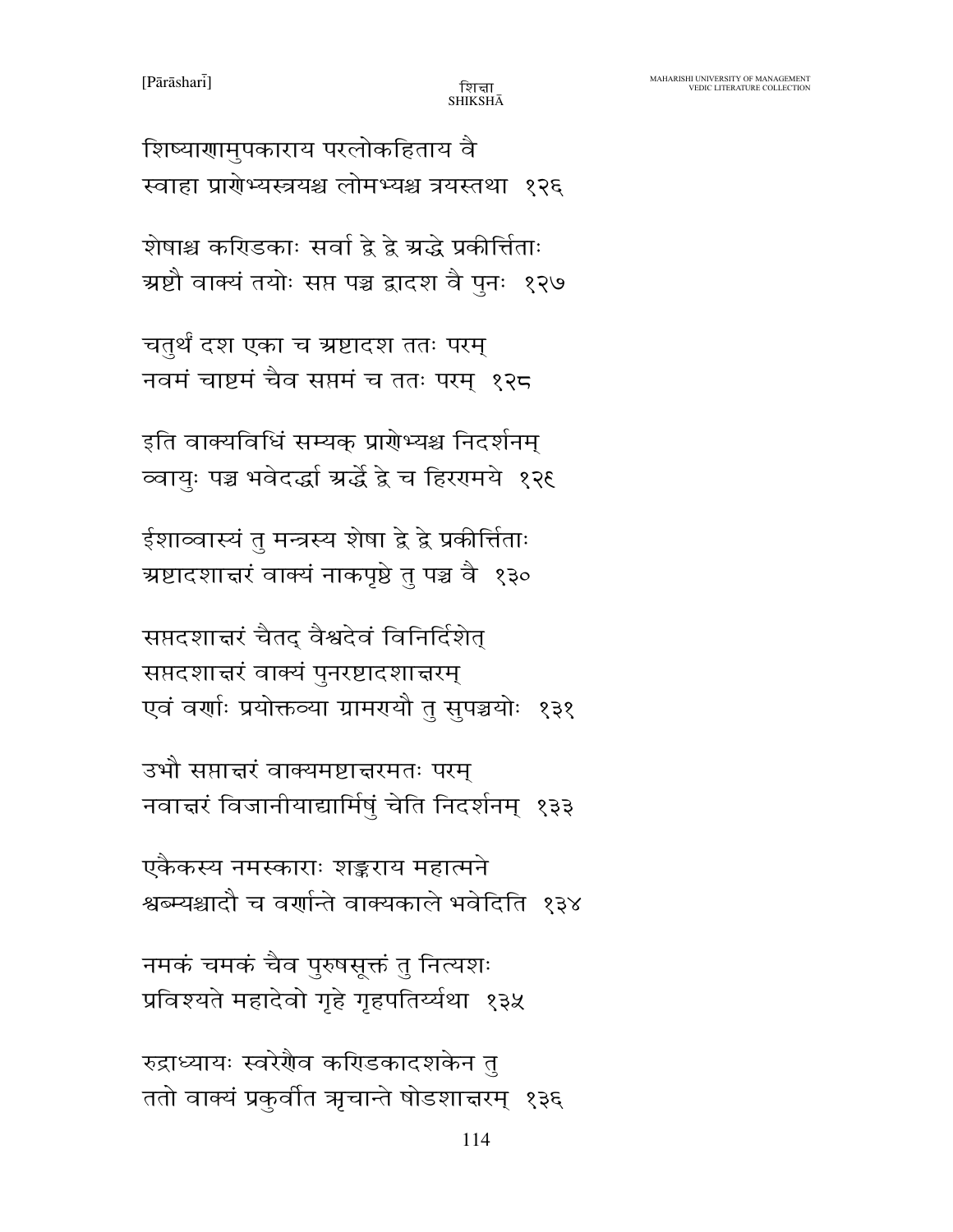क्रतून् जहि शत्रून् व्वन स्प्पतीन् परिधींश्चेति

ऋकारो गुरुतां यातः संयुक्तो हरयैः सह ऋवर्णेन परस्यैव व्यृद्ध्या इति निदर्शनम् १४६

115

ग्रन्तस्थैः सह सँय्योगे स्पर्शो वा दृश्यते क्वचित् ऋवर्णेन तदा ग्रस्तो न लघुर्न लघुतरः १४५

सद्यो जातः समुद्रोऽसि प्रथमार्च्यस्य तु द्वया एवं वर्णाः प्रयोक्तव्या गुरुरेव न संशयः १४४

एह्यूषु ऋजीते ऋभित्त्वा गोमदूषुणा सत्या स्वरितो वाक्यकाले तु न चोद्धर्वं नीयते करम् १४३

शर्म्म च स्त्थ स्तथो पप्प्राागात्समुद्रस्य त्वेति च स्वरितो वाक्यकालेऽपि उदात्तं नोपपद्यते १४२

पाठकाले भवेद्ह्रस्वो वाक्यकाले तु दीर्घता एवं वर्णाः प्रयोक्तव्या नचत्रेब्भ्यः स्वार्हेति निदर्शनम् १४१

तकारान्ते पदे पूर्वे शकारे परतः स्थिते चणिकं तं विजानीयात्तच्छकेयं निदर्शनम् १४०

मकाराग्रे छकारादावनुस्वारेण सँय्युतौ तन्द्रञ्छन्दो विजानीयादग्निः पशुर्न्निदर्शनम् १३६

पुँश्चलूँ पुँश्चली चेति संख्या यत्र यत्र च दङ्द्र्णवश्च विज्ञेया ग्रर्द्धचन्द्रस्तु षटसु च १३८

ग्रष्टादशाचरं वाक्यं पुनः षोडशकैः शुभैः एवं वर्णाः प्रयोक्तव्या ग्रश्मन्ज्जं विनिर्दिशेत् १३७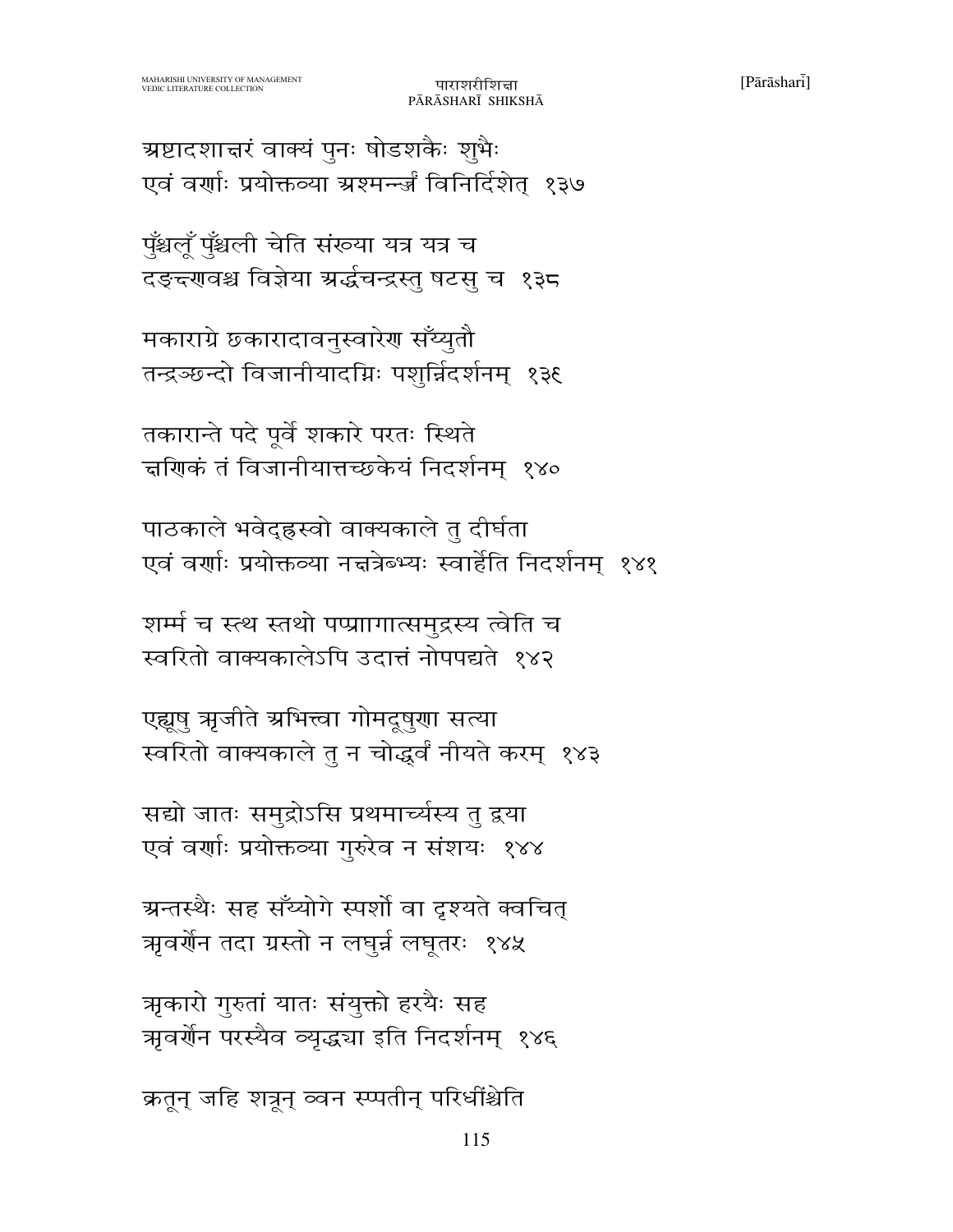$[Pa\bar{r}\bar{a}shar\bar{i}]$ 

१५१

पठित्वा चतुरो वेदान्त्सर्वशास्त्रमनेकधा १४८

यो हि ब्रह्म न जानाति मूर्खः पाठे शठो यथा

ज्ञात्वैव ब्रह्मसायुज्यं लभते नात्र संशयः १४६

यथा खरश्चन्दनभारवाही भारस्य वेत्ता न तु चन्दनस्य

ग्राहारनिद्राभयमैथुनं च समानमेतत्पशुभिर्नराणाम्

तृप्ताः कामेन बध्यन्ते जन्तवो निशि तद्वशाः १५२

सवाता रश्मयो यान्ति यत्र वेदो निरामयः १५३

चीरं यथा तथा ज्ञानं लिङ्गनस्य गवां यथा १५४

स ममेति चिरणन्ती च शत्रूँ रनपव्ययन्तः १५५

पूषा मित्रो वसुश्चैव ग्रञ्जनाश्व प्रकीर्त्तिताः १५६

एकार्द्धमात्रिकाश्चैव पञ्चैते चानुरञ्जनाः १५७

116

प्रातर्मूत्रपुरीषाभ्यां मध्याह्ने जुत्पिपासया

नादबिन्दुसहस्राणि तथा कोटिशतानि च

गवामनेकवर्णानां चीरं स्यादेकवर्णकम्

द्रे पदे चैव मोन्नाय न ममेति ममेति च

ग्ररञ्जनाः पञ्च ग्रर्द्धा ग्रर्द्ध मात्रा भवन्ति च

पूषा मित्रो वसून्पञ्चानुरञ्जनाःप्रकीर्तिताः

तथाहि विप्राः स्मृतिवेदपूर्णा ज्ञानेन हीनाः खरवद्वहन्ति १४०

ज्ञानं हि तेषामधिको विशेषो ज्ञानेन हीनाः पशुभिः समानाः

तावद्भ्रमति संसारे ह्यसारे दुरतिक्रमे

चतुर्वेदोऽपि यो विप्रो यावद्ब्रह्म न विन्दति १४७